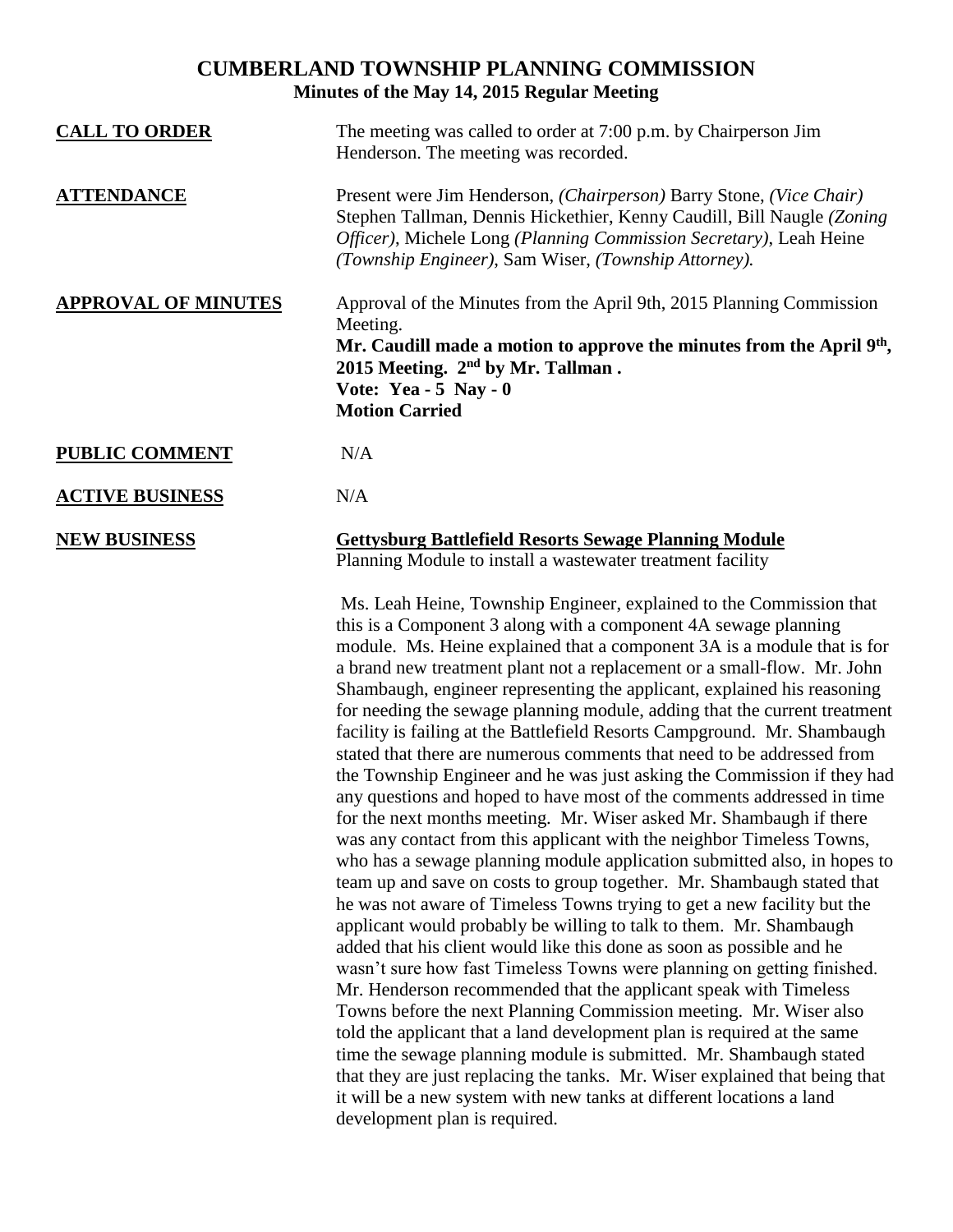**Mr. Tallman made a motion to table the sewage planning module until most of the engineering comments are addressed. 2 nd by Mr. Stone. Vote: Yea - 5 Nay - 0 Motion Carried**

### **NEW BUSINESS Lincoln Development Company**

Seeking a conditional use for a self-service storage facility in the Mixed Use (MX) zoning district as required per Section 27-602 of the Cumberland Township Zoning Ordinance. The property is located at 1320 Chambersburg Road; parcel number 09E12-0080---000.

Mr. Bernie Yannetti, attorney representing the applicant, explained the reasoning for needing the conditional use. Mr. Yannetti stated that the plan submitted to the Township is compliant and in accordance with all Township regulations. Mr. Yannetti asked for recommendation to the Board of Supervisors. The Commission discussed the plan with Mr. Yannetti. Mr. Yannetti added that there will not be 24 hour access, there will be security lighting but not lighting for 24 hour access. Mr. Wiser read to the Planning Commission the rules and duties of their role with conditional use applications. Mr. Henderson was concerned with the amount of traffic per day. Mr. Yannetti stated that most of the units will be used by residents of Lincoln Estates and there are not that many trips made to a storage shed per day. Mr. Henderson was also concerned with allowing an additional use on a property that the lot size is already nonconforming. Mr. Stone was concerned with the need for additional buffering on all sides of the lot.

## **Mr. Caudill made a motion to recommend approval of the conditional use to the Board of Supervisors. 2 nd by Mr. Tallman. Vote: Yea - 5 Nay – 0**

**Motion Carried**

## **NEW BUSINESS Leonardo & Kathleen Marinelli**

Seeking a conditional use for a self-service storage facility in the Mixed Use (MX) zoning district as required per Section 27-602 of the Cumberland Township Zoning Ordinance. The property is located at 1101 Biglerville Road; parcel number 09F12-0038---000.

Mr. Bernie Yannetti, attorney representing that applicant, explained the plan the Commission adding that the plan meets all of the conditional use requirements. Mr. Yannetti stated that the three lots shown on the plan would be consolidated if the conditional use is approved. The Commission discussed the plan with Mr. Yannetti. Mr. Wiser stated that they are proposing pervious paving to meet the requirements. Mr. Yannetti added that all the zoning requirements have been met per the Ordinance. Mr. Henderson asked about the fencing and if there would be traffic there both day and night. Mr. Yannetti agreed there could be traffic day or night at this location. Mr. Tallman asked about lighting and how it would affect the neighbors. Mr. Yannetti stated there would be ample lighting for security purposes. Mr. Tallman added that there doesn't seem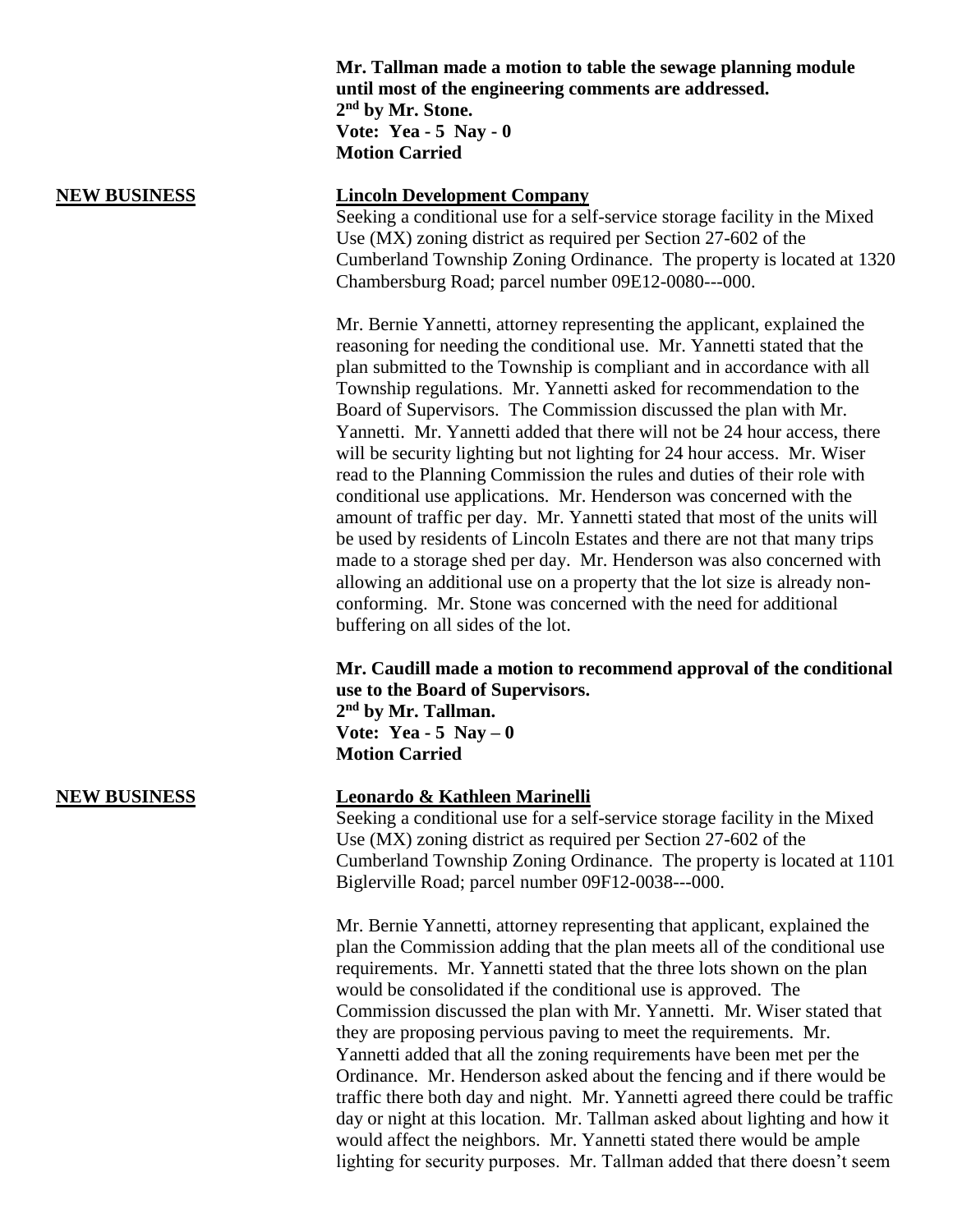any buffering to block the lighting from cars into the neighboring property owners housing. Mr. Henderson asked for a lighting plan and buffering to be shown on the plan. Mr. Henderson also asked for fencing to be placed around the property. Mr. Wiser stated that a buffer is not shown on the plan probably due to all of the surrounding properties being located in the Mixed Use zoning district, the ordinance does not require it since there is no district change. Mr. Wiser suggested that the applicant add some buffering and fencing to be a good neighbor. The Commission also asked for a plan to show how the buildings were going to be designed and laid out adding how the traffic is going to flow.

**Mr. Hickethier made a motion to table the plan until the June meeting to bring a plan to show more detail. 2 nd by Mr. Stone.**

**Vote: Yea - 5 Nay – 0 Motion Carried**

### **Mr. Stone recused himself from the table and any comment.**

### **NEW BUSINESS Brandon Keller**

Seeking a special exception from the Zoning Hearing Board to construct a fenced in pasture area to permit chickens access to the outside. Due to the Board of Supervisor's amending the zoning ordinance to not allow concentrated animal operations in the agricultural-residential (AR) zoning district, after Mr. Keller's previous approval, this now requires special exception approval. The property is located at 1714 Mummasburg Road; parcel number 09E11-0068---000

The Commission took public comment from the following:

Jean Stone; 1745 Mummasburg Road; Mrs. Stone read and submitted a letter regarding all of the previous violations and problems that Mr. Keller has not taken care of properly up to this point within his conditional use application.

Sandy Dixon; 705 Herr's Ridge Road; Mrs. Dixon had health concerns and spoke of bird flu.

Elizabeth Magner; 470 Belmont Road; Mrs. Magner was concerned with the setback from the fencing to her property. Mrs. Magner is requesting the property to be measured to show how far the fence will be from her property from someone not associated with Mr. Keller or his representatives. Mrs. Magner was also concerned with flies, the need for more buffering, the glare from the chicken barns in her front windows, the odors, and pollution in the ground.

Evertt Ladd; 215 Ridgewood Drive; Mr. Ladd was concerned with the odors and ground pollution with the chickens being outside. Mr. Ladd also stated that the violations that have already been performed should not give him the right to move forward with his plan.